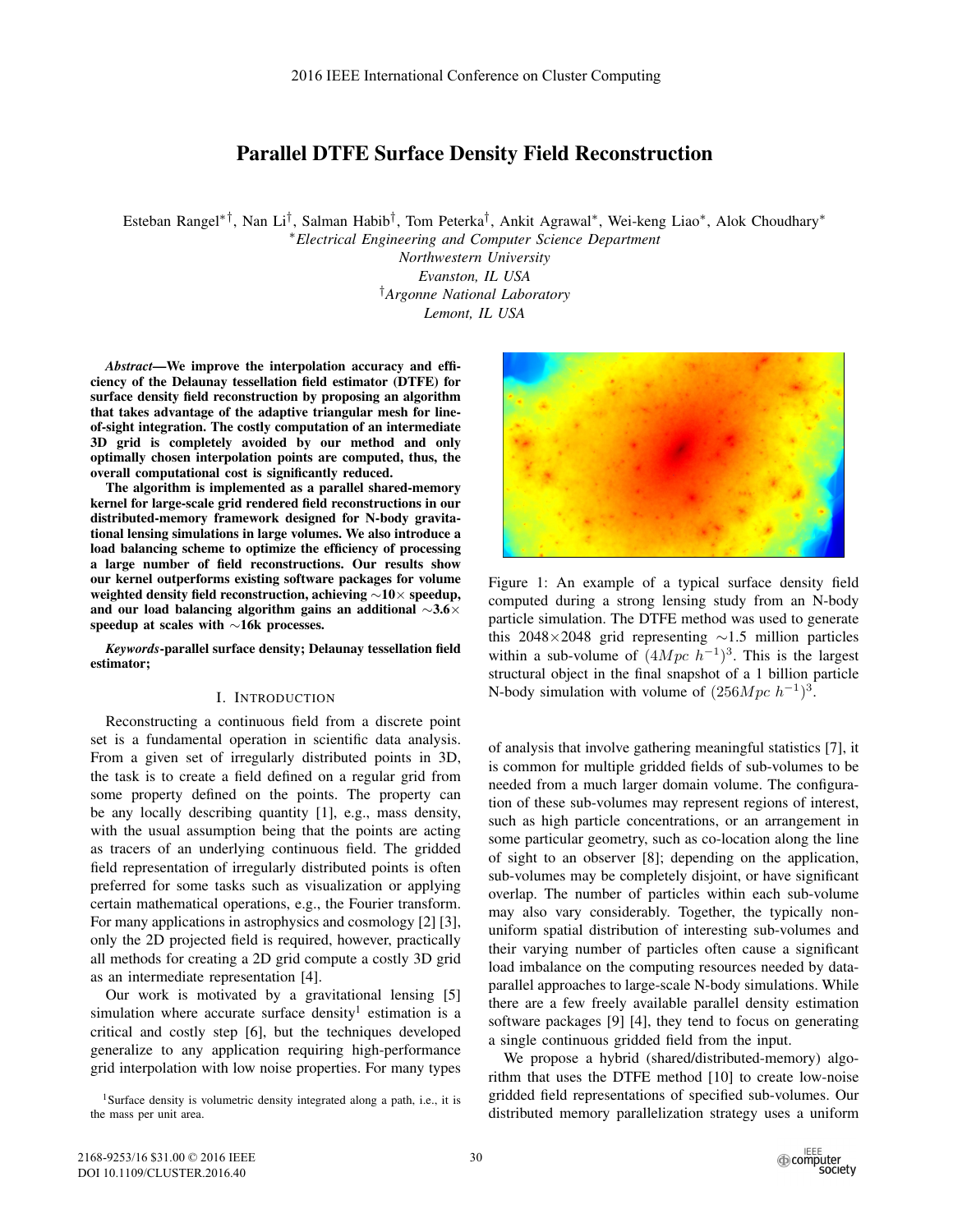volume decomposition of the data with ghost zones that replicate particles in adjacent volumes. The ghost zones are large enough such that any region of interest can be computed independently by the process owning the volume where the region is located, using our shared memory kernel. The density kernel was algorithmically optimized for computing surface density by identifying the mathematically optimal points for interpolation when using the DTFE method. In cases where there is an expected computational load imbalance across processes, we propose an algorithm for determining an *a priori* communication pattern for work sharing that is based on modeling the total computation.

Our load balancing results show experiments on two large science quality N-body simulation datasets. The first is a high mass resolution simulation with  $1024<sup>3</sup>$  particles and different distributions for the  $(1024\times1024)$  grids that need to be computed. We show that with a high mass resolution simulation where work imbalance becomes problematic, we can regain much of the performance loss with our load balancing algorithm, showing a speedup of ∼2.8 with 240 MPI processes (6 OpenMP threads/process) on an InfiniBand analysis/visualization cluster. The second larger volume simulation with less mass resolution has  $3200<sup>3</sup>$  particles. We demonstrate scaling up to 16,384 MPI processes (4 OpenMP threads/process) on an IBM BG/Q supercomputer and show a load balancing speedup of ∼3.6. We also evaluated our method against existing parallel software without enabling our load balancing functionality. As mentioned, since these software packages construct a single large gridded field, the datasets are restricted to a much smaller size on the order of 10<sup>6</sup> particles. We ran our implementation in *single-processmultiple-thread* mode and show that our grid rendering kernel is more efficient for computing surface density by  $\sim$ 10× when compared to available shared-memory parallel software. To compare against distributed-memory parallel software, we ran in *multiple-process-single-thread* mode and decomposed the single large gridded field into multiple subgrids, showing ∼8× improvement in execution time.

The rest of the paper is organized as follows. In Section II we describe existing density estimation software and the parallelization strategy used. In Section III we provide essential background on the DTFE method and point location, performing a brief analysis of point location strategies. We then discuss surface density and the typical approach for rendering gridded fields. In Section IV, we describe our kernel algorithm for gridded surface density using the DTFE method and our load balancing algorithm. Section V describes our experiments and the performance improvements we achieved. Finally, in Section VI we discuss future work and provide concluding remarks.

#### II. RELATED WORK

The DTFE public software [9] is a freely available C++ code for rendering fields defined on a grid from point sets. While the software can not directly produce a surface density field, it can compute the 3D density field, which can be converted into surface density as described in Section III. The code was designed to implement the DTFE method and uses the CGAL [11] computational geometry library for constructing the Delaunay triangulation. Grid rendering is done using the walking algorithm described in Section III. The DTFE public software uses OpenMP to parallelize computation in shared memory architectures implementing an equal volume decomposition with ghost particle regions. Computation on the sub-volumes is performed by individual threads and the resulting density fields are recombined to produce the final result. No attempt is made to balance workloads because the intention of the software is for large volume analyses in cosmology where the distribution of particles becomes mostly homogeneous at the scales of interest. Significant thread imbalance is noticed when small volumes are parallelized, as is needed by high mass resolution N-body simulations, since parallelization is limited to the memory of a single computing node.

The TESS Density Estimator [4] is a freely available C++ MPI software for computing surface density. Like the DTFE public software, the TESS Density Estimator runs in two stages: constructing a Voronoi tessellation with the Qhull library [12], followed by estimating density at grid points covered by Voronoi cells. In both codes, the two stages are executed in parallel, however, the primary difference is that TESS constructs a global tessellation [13], rather than overlapping triangulations, to interpolate the gridded density field. The advantage to this method is that ghost zones do not need to be specified by a user, but, additional interprocess communication is required. Another fundamental difference is the interpolation method; TESS uses a zero-order interpolation rather than a first-order linear interpolation. The software allows for the data partitioning to be specified, and we will use this feature to make a comparison with our implementation.

#### *A. Complexity Analysis*

Throughout the paper we use the following notation when discussing complexity:  $N$ , the number of particles (points in 3D), and  $N_q$ , the number of grid cells per grid dimension. We describe the computational complexity of both software packages together here since the two stages they both implement are very similar. The CGAL library uses a *flip* algorithm for constructing a Delaunay triangulation with overall complexity of  $\mathcal{O}(N^2)$ , and Qhull computes the Delaunay triangulation by computing the convex hull of the points projected onto a higher dimensional paraboloid, also with overall complexity of  $\mathcal{O}(N^2)$ . Both software packages either incrementally or fully construct the 3D density grid and require  $\mathcal{O}(N_g^3)$  operations. Thus, the total computational complexity for both methods is  $O(N^2 + N_g^3)$ .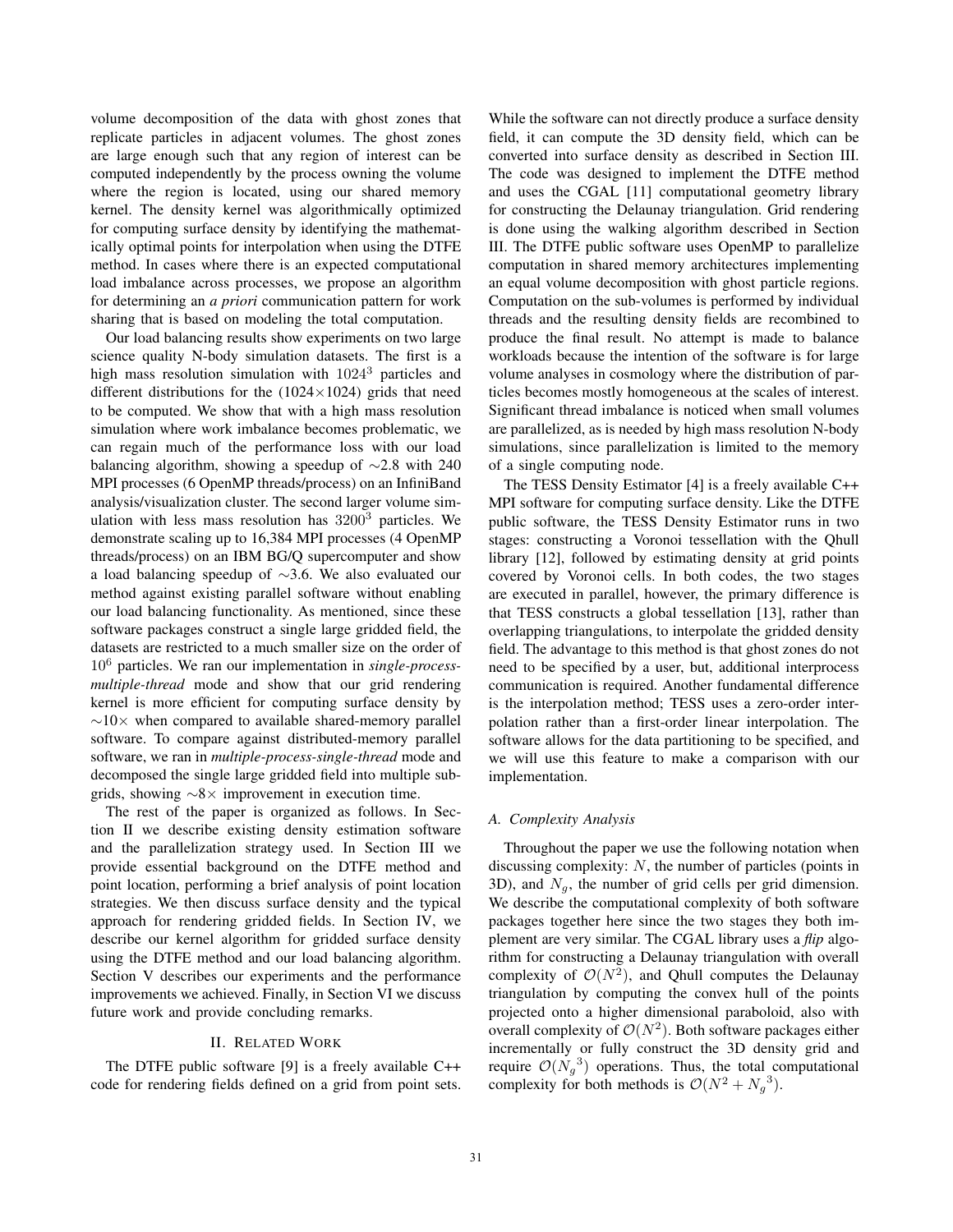## III. BACKGROUND

## *A. DTFE Method*

DTFE is a first order multi-dimensional interpolation method that relies on a Delaunay triangulation of the input to obtain the local gradients of a function. First proposed by Bernardeau and van de Weygaert [1] for producing volumeweighted velocity fields, the gradient within a tetrahedron is assumed constant, and discontinuous at its boundaries. The field value for a d-dimensional point *x* is interpolated using the Delaunay vertices  $x_0, x_1, \ldots, x_d$  of the containing tetrahedron by

$$
\widehat{f(x)} = f(x_0) + \widehat{\nabla f}|_{Del} \cdot (x - x_0)
$$
 (1)

where  $\nabla f|_{Del}$  is the estimated constant field gradient using the known field values  $f(\mathbf{x_0}), f(\mathbf{x_1}), \dots, f(\mathbf{x_d})$ . For density field reconstruction, the on-site density values are estimated by the inverse volume of the contiguous Voronoi cell, thereby ensuring mass conservation. The estimated density for each input,  $x_i$ , is given by

$$
\widehat{\rho(\boldsymbol{x}_i)} = \frac{(d+1)m}{\sum_{j=1}^{N_{\mathcal{T},i}} V(\mathcal{T}_{j,i})}
$$
(2)

where  $N_{\mathcal{T},i}$  denotes the number of tetrahedra  $\mathcal{T}_{i,i}$  having  $\mathbf{x}_i$ as a vertex, m is the mass, and  $(d + 1)$  is the tetrahedral volume normalization factor.

## *B. Surface Mass Density*

The projected 3D density, known as the surface mass density, is used by the *thin lens approximation* in gravitational lensing. The equation for the surface density is given as

$$
\Sigma(\xi) = \int \rho(\xi, z) \ dz \tag{3}
$$

#### *C. Rendering Gridded Fields*

It follows that the projection of a field defined on a regular uniform 2D grid can be computed from a field defined on a regular uniform 3D grid in a straightforward manner. The density value for a grid cell having dimensions  $(\Delta x, \Delta y)$ with representative point  $\xi$  in the 2D gridded density field is approximated by

$$
\widehat{\Sigma_{i,j}(\xi)} = \sum_{k=1}^{N_z} \rho_{i,j,k}(\widehat{\xi}, z_k) \Delta z \tag{4}
$$

where  $N_z$  is the number of 3D grid cells in the z dimension, and  $(\xi, z_k)$  is the representative point(s) for the 3D cell with dimensions  $\Delta x, \Delta y, \Delta z$ . Using this method, it is necessary to determine the containing tetrahedra for all the representative points of the 3D grid in order to interpolate their field values. This is usually incrementally done using the walking method (equation 6) by locating representative points for adjacent grid cells to minimize the walk length. The computational complexity is therefore  $\mathcal{O}(N_{cell})$ , where  $N_{cell}$  is the number of 3D grid cells. Note that when  $\Delta x, \Delta y, \Delta z$  are fixed, as in the case for a uniform grid, there is a tendency to under-sample interpolation points in regions where the particle spacing is smaller than the grid spacing. In practice, care must be taken to avoid this issue, with a common approach to estimate the density of the 3D cell volume using a Monte Carlo method:

$$
\widehat{\Sigma_{i,j}(\xi)} = \sum_{k=1}^{N_z} \left\langle \rho_{i,j,k}(\widehat{\xi}, z_k) \right\rangle \Delta z \tag{5}
$$

While this helps with under-sampling, it does not alleviate over-sampling in low density regions.

*1) Point Location by Walking:* In order to interpolate the field value for a query point, *q*, the tetrahedra containing *q* must be identified. The location of an arbitrary point inside a triangulation is a classic problem in computational geometry. It has been very well studied, with several algorithms providing optimal solutions in the literature [14]. In practice, however, algorithms that 'walk through' the triangulation have been widely adopted for their simplicity and a lack of need for preprocessing and additional storage. Walking algorithms only require an additional adjacency matrix for storing neighbor simplices, i.e., simplices that share a common facet. The general approach begins with choosing an initial simplex in the triangulation and moving towards *q* by moving to a neighbor simplex in the direction of *q* until the simplex containing *q* is identified. A robust technique for walking in three dimensions, Sambridge et al. [15], tests if  $q$  is on the interior side of a tetrahedral face by the following test

$$
\begin{aligned} [(x_i - x_j) \cdot [(x_k - x_j) \times (x_l - x_j)]] \cdot [(q - x_j) \cdot [(x_k - x_j) \times (x_l - x_j)]] \geq 0, \end{aligned} \tag{6}
$$

moving to the neighbor tetrahedron of a face that fails, and locating the tetrahedron if all faces pass. The walking method is guaranteed to converge for a Delaunay triangulation, but may go into an infinite loop with an arbitrary triangulation; this is because walking moves in the general direction of *q*, which is not always a straight line. The performance of walking can be greatly improved by choosing an initial tetrahedra that is close to *q*, usually done by randomly sampling tetrahedra vertices and selecting the tetrahedron with the vertex that is nearest. For a regular grid, the tetrahedron containing the query point of an adjacent grid cell is clearly a good initial choice, however, the orientation tests from equation 6 must still be computed.

*2) Ray-Tetrahedron Intersection:* Similar to walking, Mücke et al. [16] proposed the idea of 'marching', where a line,  $\ell$ , is used to traverse the triangulation by identifying tetrahedra that intersect  $\ell$ . The points of  $\ell$  are the query point, *q*, and some initially located vertex *p*,  $\ell = \overline{pq}$ . Algorithms such as the Möller and Trumbore ray-triangle algorithm [17] are fast and efficient, but usually do not perform well in practice because of floating point roundoff error. An algorithm proposed by Platis et al. [18]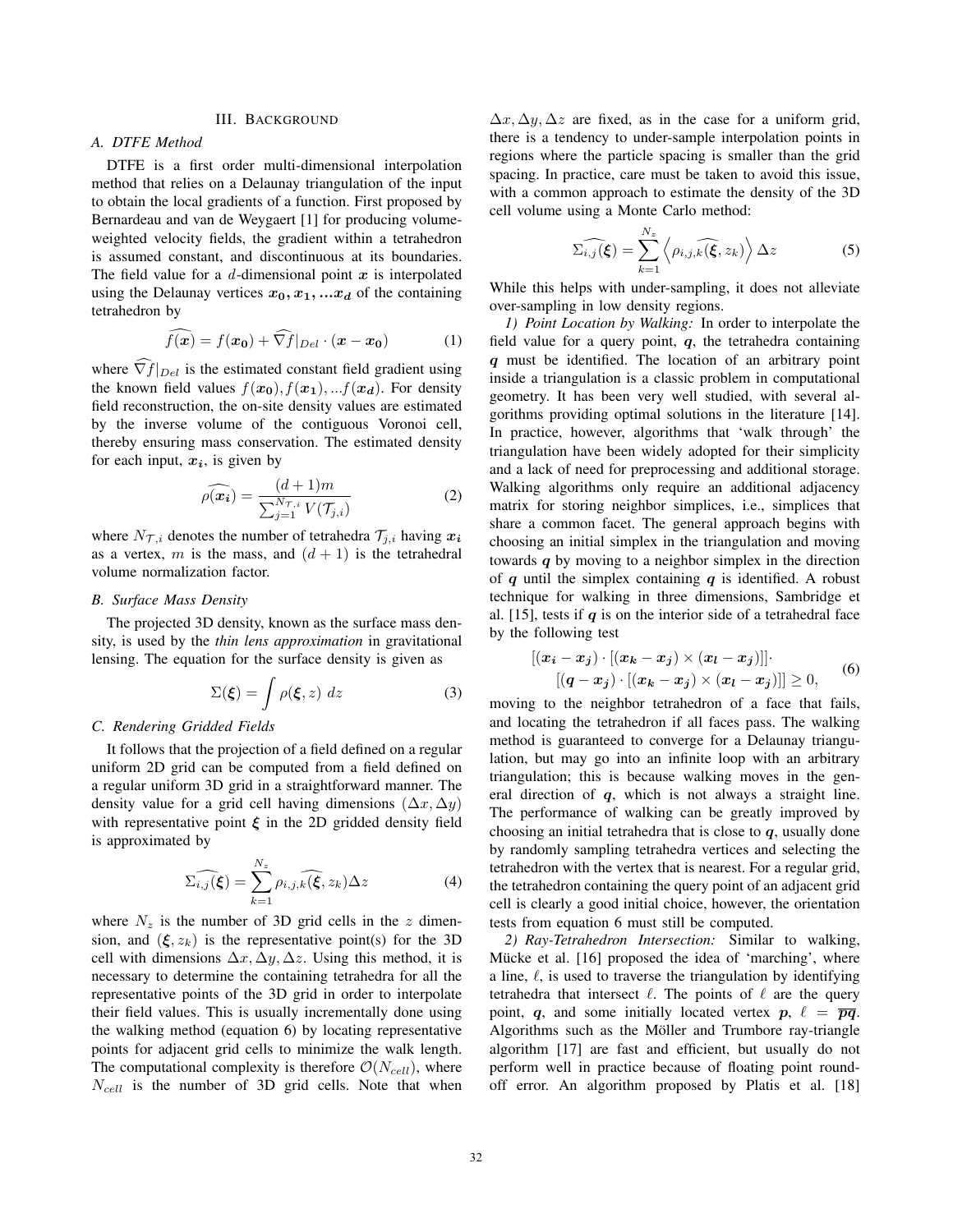using Plücker coordinates has better results, and we use it for the ray-tetrahedra intersection testing in our algorithm. The algorithm tests each face individually by checking the relative orientation of two rays, namely  $\overrightarrow{pq}$  and a face edge. For some three dimensional ray,  $r$ , determined by a point,  $x$ , with direction,  $l$ , the Plücker coordinates representation is a six-dimensional vector of the form

$$
\pi_r = \{l : l \times x\} = \{u_r : v_r\}.
$$
 (7)

The relative orientation of two rays,  $r$  and  $s$  is determined by computing the sign of the permuted inner product:

$$
\pi_r \odot \pi_s = u_r \cdot v_s + u_s \cdot v_r \tag{8}
$$

The ray orientation test is performed for each edge of a tetrahedra face, but shared edge calculations can be reused. When all the permuted inner products for a face are greater than zero,  $r$  enters the face, if all are less than zero,  $r$ leaves the face, otherwise one of the degeneracy cases  $2$  has been encountered. For any intersecting face, the barycentric coordinates of the intersection is computed by

$$
w_i = \boldsymbol{\pi_r} \odot \boldsymbol{\pi_{e_i}}, \qquad h_i = \frac{w_i}{\sum_{i=1}^{3} w_i} \tag{9}
$$

where  $\pi_{e_i}$  is the Plucker vector for an edge. The Cartesian coordinates follow as

$$
x_{intersect} = h_0 x_0 + h_1 x_1 + h_2 x_2 \tag{10}
$$

where  $x_0$ ,  $x_1$ , and  $x_2$  are the vertices of the face.

#### IV. DESIGN AND IMPLEMENTATION

Our approach follows the principles of data locality and replication to minimize communication and synchronization by creating particle ghost zones. Our load balancing scheme models the computational phases of a small set of test problems at runtime – drawn randomly from the problem domain – to estimate the remaining work and determine an *a priori* work sharing schedule. The distributed-memory algorithm consists of four phases: (1) data partitioning and redistribution, (2) workload modeling, (3) work sharing scheduling, and (4) execution and communication. These phases are described in detail after presenting our surface density kernel.

### *A. Shared Memory DTFE Kernel*

In this subsection, we present the algorithm we designed for computing a surface mass density field defined on a 2D grid using the DTFE method. The algorithm computes each 2D grid value by marching through the triangulation (ray-tetrahedron intersection) along the line-of-sight path of integration, interpolating values from tetrahedra intersecting the 3D projection,  $\ell$ , of the 2D grid cell point,  $\xi$ .

*1) Optimal Line-of-Sight Interpolation:* To determine the optimal points for interpolation along a line of sight,  $\ell$ , we compute the points of intersection using equations 9 and 10 for each tetrahedron intersecting  $\ell$ . Substituting the 3D density  $\rho(\xi, z)$  with the interpolation function in equation 1, the integral in equation 3 becomes

$$
\widehat{\Sigma_{\mathcal{T}_i}(\xi)} = \int_a^b \widehat{\rho(\boldsymbol{x_0})} + \widehat{\nabla \rho}|_{Del} \cdot \left( \begin{bmatrix} \xi_x \\ \xi_y \\ z \end{bmatrix} - \boldsymbol{x_0} \right) dz \quad (11)
$$

where  $\xi$  is the 2D projection of  $\ell$ ,  $\mathcal{T}_i$  is a tetrahedron intersecting  $\ell$ ,  $x_0$  is an arbitrarily chosen vertex of  $\mathcal{T}_i$  taken to compute the gradient, and  $a, b$ , are the z components to the points of intersection of  $\ell$  and  $\mathcal{T}_i$ . Solving the integral in equation 11 gives

$$
\widehat{\Sigma_{\mathcal{T}_i}(\xi)} = \left[\widehat{\rho(x_0)} + \widehat{\nabla \rho}|_{Del} \cdot \left( \begin{bmatrix} \xi_x \\ \xi_y \\ a + \frac{b-a}{2} \end{bmatrix} - x_0 \right) \right] (b-a)
$$
\n(12)

showing that for any tetrahedra intersecting  $\ell$ , equation 3 is solved exactly when using linear interpolation by interpolating at the midpoint of the intersection interval. Equations 11 and 12 are defined on individual tetrahedra, thus, the surface density for any 2D grid cell is then the sum of all surface densities obtained from tetrahedra intersecting  $\ell$ , given by

$$
\widehat{\Sigma_{i,j}(\xi)} = \sum_{k=1}^{N_{\mathcal{T}}} \widehat{\Sigma_{\mathcal{T}_k}(\xi)} \tag{13}
$$

where  $N_{\mathcal{T}}$  is the number of tetrahedra intersecting  $\ell$ . There is potential for under-sampling in the  $x$  and  $y$  dimensions, as we described in the Section III, however, a Monte Carlo approximation can also be computed to obtain the mean surface density for the 2D grid cell, with the advantage over 3D grid rendering methods being one fewer degree of freedom in the error of the estimator.

*2) Algorithm:* Our convention is to integrate along the z dimension to make calculations simpler, however, in principle any arbitrary direction can be chosen by a simple rotation of the triangulation. In order to initiate the march, the algorithm must determine the first tetrahedron intersecting  $\ell$ . This is done by constructing a 2D triangulation from the 3D Delaunay triangulation's convex hull – projecting down hull facets facing the opposite direction of integration,

$$
n_{hull} \cdot \hat{z} < 0 \tag{14}
$$

where  $n_{hull}$  is the surface normal of a hull face, and  $\hat{z}$ is the 3D  $z$  unit vector. Determining the first tetrahedron intersecting  $\ell$  (Figure 3 line 5) is done by locating its projection, *ξ*, in the 2D triangulation, where any point location method can be used.

With high resolution grids and a large number of particles per volume, it is inevitable that degeneracy cases will be encountered. The  $RayTetra$  subroutine computes equation

<sup>&</sup>lt;sup>2</sup>Degeneracy cases occur when the ray intersects a vertex, an edge, or is co-planar to a face.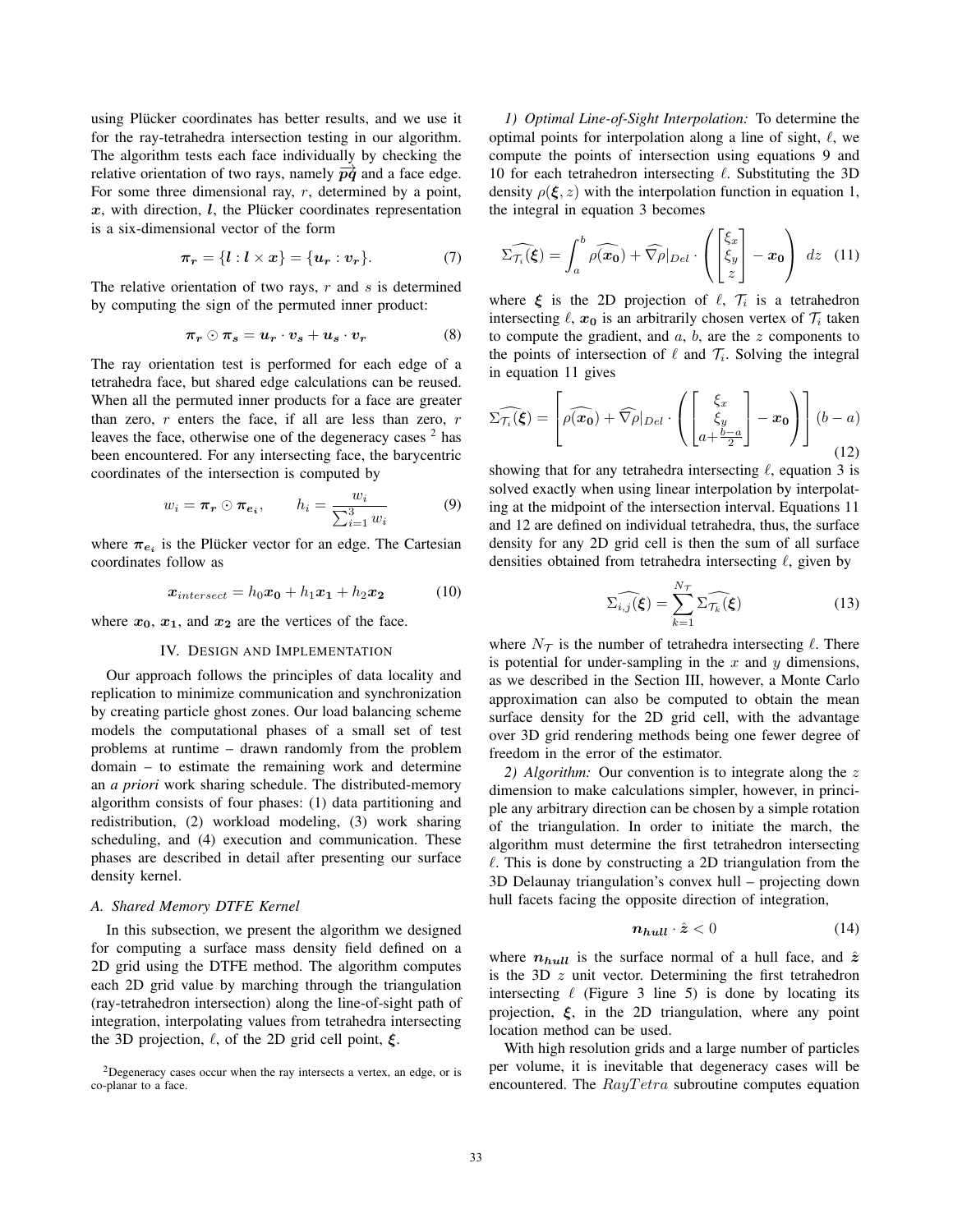8 and returns a degeneracy status, Err, along with points of intersection,  $a, b$ , and the neighbor of the exit face, *Neighbor.* To resolve degeneracy cases, we perturb  $\ell$  with the subroutine Perturb.

**Input:** Line  $\ell$ , Tetrahedron  $\mathcal{T}$ ,  $\epsilon$ **Output:** Line  $\ell$ 1:  $\xi \leftarrow xyProjection(\ell)$ 2:  $v \leftarrow getRandomVertex(\mathcal{T})$ 3:  $\delta \leftarrow xyProjection(v) - \xi$ 4: if  $\|\delta\| > \epsilon$  then<br>5:  $\delta \leftarrow \delta \div \|\delta\|$ 5:  $\delta \leftarrow \delta \div \|\delta\|$ <br>6:  $\delta \leftarrow \delta \epsilon$  $\boldsymbol{\delta}\leftarrow\boldsymbol{\delta}\epsilon$ 7: end if 8:  $\ell \leftarrow \ell + \delta$ 

Figure 2: P erturb

**Input:** Discrete point set  $X$ Output: 2D grid **F** 1:  $D \leftarrow Delaunay(X)$ 2: **for all** i such that  $0 \le i < N_{cell}$  **do**<br>3: **F**<sub>i</sub>  $\leftarrow 0$ 3: **F**<sub>i</sub>  $\leftarrow 0$ <br>4:  $\ell \leftarrow Gr$ 4:  $\ell \leftarrow GridLineOfSignt(i)$ <br>5:  $\mathcal{T} \leftarrow HullTetrahedron(L)$  $\mathcal{T} \leftarrow HullTetrahedron(D, \ell)$ 6: while  $\mathcal{T}$  do<br>7:  $(Err, a, b)$ 7:  $(Err, a, b, Neighbour) \leftarrow RayTetra(\mathcal{T}, \ell)$ <br>8: **if**  $Err$  **then** if  $Err$  then 9:  $Perturb(\ell, \mathcal{T}, \epsilon)$ <br>10: **else** else 11: **F**<sub>i</sub> = **F**<sub>i</sub> + Interpolate( $\mathcal{T}, \ell, a, b$ )<br>12:  $\mathcal{T} = Neiabbor$ 12:  $\mathcal{T} = Neighbour$ <br>13: **end if** end if 14: end while 15: end for Figure 3: Kernel

*3) Complexity Analysis:* Constructing a Delaunay triangulation takes  $\mathcal{O}(N^2)$  operations and contains  $\mathcal{O}(N^2)$ tetrahedra in 3D. For each  $N_g^2$  2D grid cell, a march through the triangulation is needed, making the worst case complexity  $\mathcal{O}(N^2 + N_g^2 N^2)$  and average case complexity  $\mathcal{O}(N^2 + N_g^2(N^2)^{1/3})$ , assuming a cube sub-volume.

#### *B. Data Partitioning and Redistribution*

Data partitioning is done using a spatial volume decomposition where each sub-volume is of equal size and not guaranteed to have an equal number of particles. The particle imbalance is strongly dependent on the size of the sub-volumes – with more imbalance in highly clustered situations (typically occurring at later simulation times) and smaller sub-volume scales. Abiding by the principles of data locality and replication, we create particle ghost zones large enough such that any surface density field subproblem within the active region of a process can be completed without communication to any other process. More formally, if a surface density field, **F**, has physical length  $l_F$ , ghost zones will contain duplicate particles beyond the sub-volume boundaries within a distance of  $\frac{l_{\text{F}}}{2}$ .

The input particle datasets we used were generated from N-body simulations run on a supercomputer using a greater number of processes. Data was written to several files containing offsets within each file for an individual process's particles. The simulation implements an equal size subvolume spatial decomposition, thus, on disk the data block written by a process represents a contiguous sub-volume. We use MPI-IO to perform a parallel read of the data using an arbitrary block assignment and spatially redistribute the particles. Finally, all processes perform a neighbor-toneighbor exchange to fill the ghost zones. The set of locations for computing each surface density field is generally much smaller, which can be read by a single process to perform a broadcast; each process discards locations outside of its local sub-volume.

#### *C. Modeling Workload*

We assume all surface density fields to be of the same size and resolution, which is not unreasonable for many types of analysis. This allows for the input that defines where to compute the fields to be specified as a set of points, with additional parameters for the physical length and grid resolution. Input points for computing density fields within the sub-volume of a process are considered its local work items. All processes estimate the total amount of time needed to complete their local work by performing the following steps:

- 1) Count the number of particles,  $n_i$ , needed to complete each local work item.
- 2) Time the execution of a random local work item,  $t_r$ .
- 3) Exchange results,  $(n_r, t_r)$ , with all processes.
- 4) Fit the global timing data to a predictive model,  $f_{pre}$ .
- 5) Estimate the remaining work by  $f_{pre}(n_i)$

*1) Counting particles:* The modeling phase begins with each process counting the number of particles,  $n_i$ , needed for computing each of its surface density fields,  $\mathbf{F}_i$ . This is done by centering a cube, with dimensions specified by an input parameter, on the input point representing the field location. The number of particles in the cube is  $n<sub>i</sub>$ .

*2) Timing:* A randomly chosen field is computed by each process, recording the triangulation time,  $t_{del}$ , and interpolation time,  $t_{interp}$ .

*3) Data Exchange:* The result of each process's test problem timing,  $(n_r, t_{del,r}, t_{interp,r})$ , is shared with all processes. This is implemented with MPI using the MPI\_Allgather function providing implicit synchronization.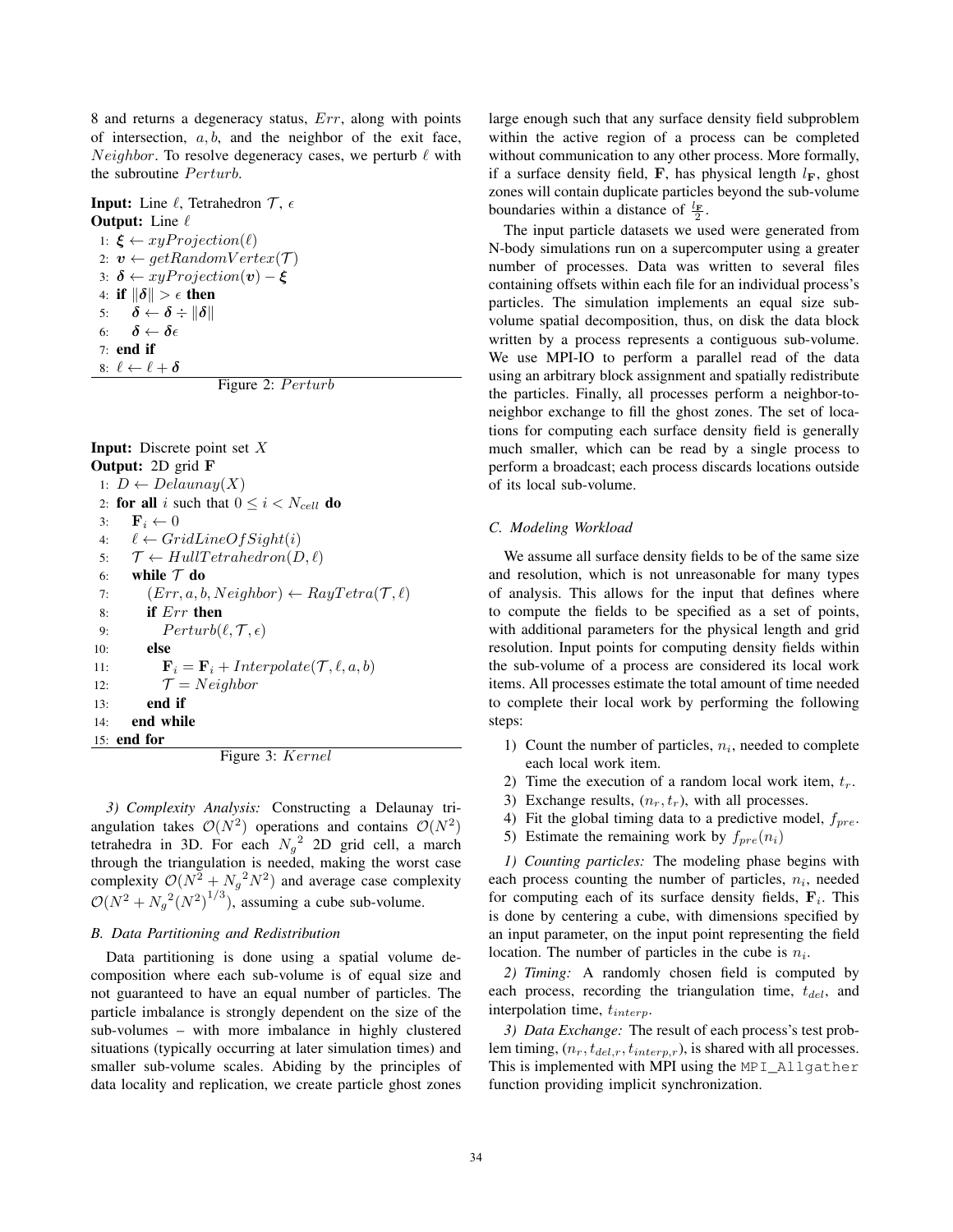*4) Fitting:* Each process independently fits two models for computing the Delaunay triangulation and grid interpolation, both as a function of  $n_i$ . The Delaunay model is simply taken from the quickhull algorithm average case complexity analysis,

$$
f_{tri}(n) = c \ n \ log_2(n) \tag{15}
$$

where  $c$  is the parameter fit for capturing environmental characteristics. Fitting is performed using ordinary least squares.

$$
c = (\mathbf{X}^{\mathrm{T}} \mathbf{X})^{-1} \mathbf{X}^{\mathrm{T}} \mathbf{t}_{\mathrm{del}} \tag{16}
$$

The interpolation model is a power law function,

$$
f_{interp}(n) = \alpha \ n^{\beta} \tag{17}
$$

To fit the function we use the non-linear least squares Gauss-Newton method. The initial guess is taken from linearly fitting the log of the data and the log of the function.

## *D. Work Sharing*

Once the timing estimates for each work item have been completed, the total amount of local work time,  $t_i$ , can be computed and shared with all processes, implemented with MPI\_Allgather. Each process computes  $\langle \mathbf{t} \rangle$  to determine the senders and receivers in the work sharing schedule. We construct a list of pairs to hold the process ID and total time for all processes.  $P_i = (id_i, t_i)$ 



Figure 4: Each process independently computes its communication list; determining if it is a sender or receiver based on the average total time of all processes.

After executing the CreateCommunicationList routine, the RecvList contains information on which processes are going to send work, and in what order messages will be received. The SendList contains information on which process, when, and how much work a sender process can send to a receiver processes. Senders then need to determine at what point in the computation of their local work they should pause and send to a free receiver in their list. To Input: Process data P Output: SendList, RecvList

1:  $myProcID = getMyProcID$ ; 2:  $lr = -1$ 

3:  $Ps \leftarrow SortByTimeDescending(P)$ 

4: for all  $t$  in  $Ps.t$  do 5: **if**  $t > \langle \mathbf{t} \rangle$  then 6:  $lr = lr + 1$ 7: break 8: end if 9: end for 10:  $cr = size(Ps) - 1$ 11: **for all** i such that  $0 \le i < lr$  **do**<br>12: **while**  $cr > lr$  and  $Ps[i].t > (t)$ 12: **while**  $cr \geq lr$  and  $Ps[i].t > \langle t \rangle$  **do** 13: **if**  $(Ps[i].t - \langle \mathbf{t} \rangle) > (\langle \mathbf{t} \rangle - Ps[cr].t)$  then 14: **if**  $myProofD = Ps[i].id$  **then** 15:  $SendList.add(Ps[cr], \langle t \rangle - Ps[cr].t)$ 16: **else if**  $myProcID = Ps[cr].id$  **then** 17:  $RecvList.add(Ps[i].id)$ 18: end if 19:  $Ps[i].t = Ps[i].t - (\langle \mathbf{t} \rangle - Ps[cr].t)$ 20:  $Ps[cr].t = \langle \mathbf{t} \rangle$ 21:  $cr = cr - 1$ <br>22: **else** else 23: **if**  $myProofD = Ps[i].id$  then 24:  $SendList.add(Ps[cr],Ps[i] - \langle t \rangle)$ 25: **else if**  $myProofD = Ps[cr].id$  then 26:  $RecvList.add(Ps[i].id)$ 27: end if 28:  $Ps[cr].t = Ps[cr].t + Ps[i].t - \langle t \rangle$ 29:  $Ps[i].t = \langle \mathbf{t} \rangle$ 30: end if 31: end while 32: end for

Figure 5: CreateCommunicationList

do this, senders sort their  $SendList$  by send time ( $Ps.t$ ) in ascending order. Taking the time difference between subsequent list items, senders determine which local work items can be computed to fill time between sending work sharing messages. We view the time to fill between messages as work bins, where the objective is to fill them with local work items. Taking this a step further, the amount of work to send to a receiver can also be considered a work bin. We combine the two work bin lists to simultaneously solve both problems using a greedy first-fit approximation [19] to the variable bin packing problem, where we sort the work items in descending order and sort the bins in ascending order. The result is a permutation of the local work items that minimize delays in communication. Note that this work sharing scheme is greedy in minimizing the overall amount of communication, that is, the senders with the most work to share send to receivers with the largest ability to receive.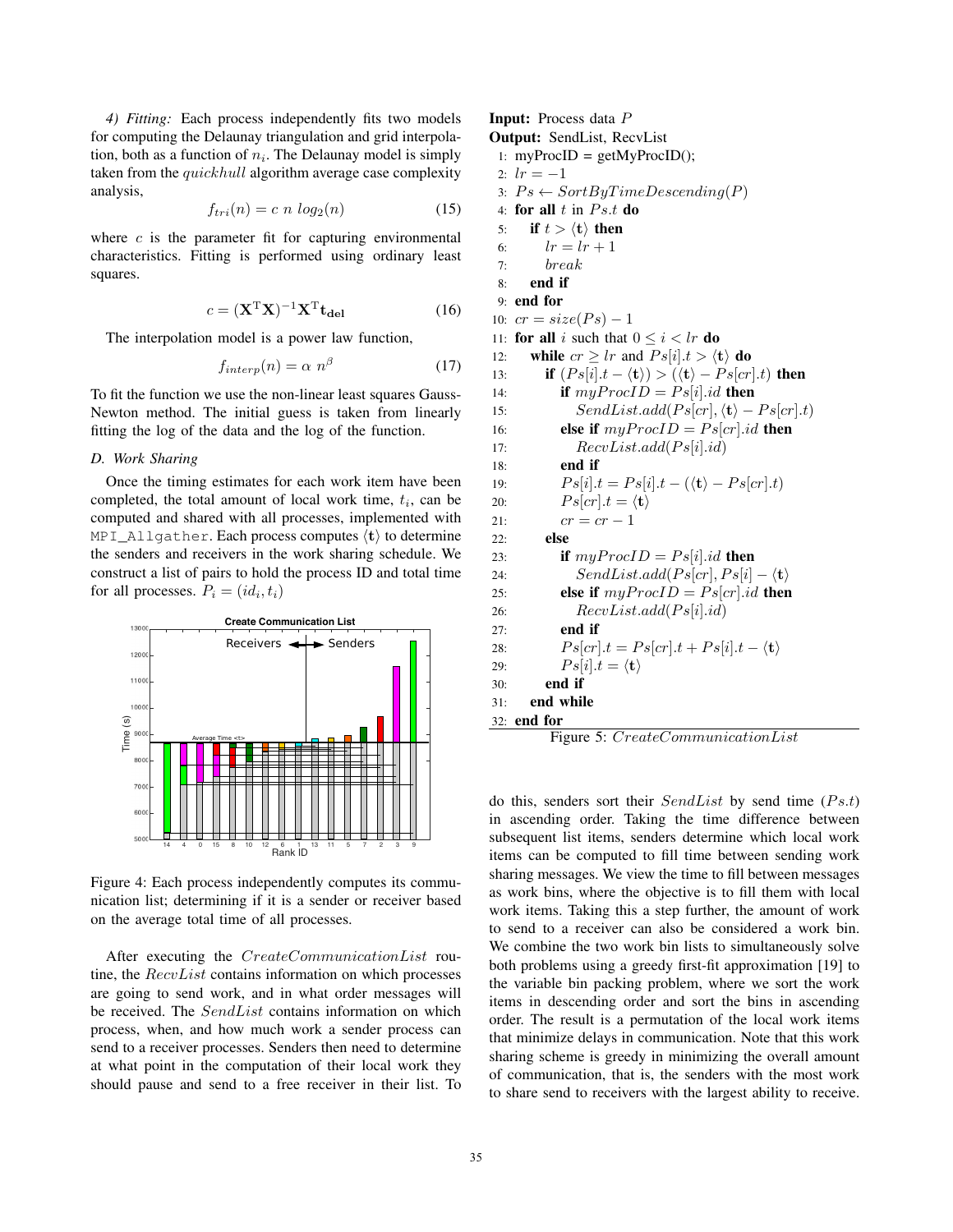### *E. Execution and Communication*

Receivers simply execute all their local work and listen for a message from the next sender in their list. This is implemented by calling MPI\_Recv. When a work sharing message is received, the process receives a copy of the sender's particle set and density field positions. The receiver process then executes the new local work items. These steps are repeated until there are no more receive messages in the list. Senders execute their local work items and call MPI Send after iterations determined by the optimization algorithm.

### V. EXPERIMENTAL RESULTS

The DTFE surface density grid rendering kernel described in this paper is implemented in C using OpenMP to parallelize the loop over the individual grid cell computations. Computing multiple fields is implemented in C++ and parallelized using MPI for all interprocess communication. The kernel comparison with the DTFE software was performed on a workstation with two Intel Xeon Processors (E5-2620; 15M Cache, 2.00 GHz), 12 physical cores supporting 2 hardware threads per core. The distributed-memory experiment was carried out on Cooley, an InfiniBand data analysis/visualization cluster at Argonne National Laboratory with two six-core 2.4GHz Intel Haswell processors and 384GB memory/node. The distributed-memory comparison with the TESS density estimator [4] was performed on Cooley without OpenMP support. Cooley was also used for our first shared/distributed-memory experiments on a high resolution N-body simulation using 6 OpenMP threads/process. The second shared/distributed-memory experiment was carried out on Mira, an IBM Blue Gene/Q supercomputer with a PowerPC A2 1600 MHz processor containing 16 cores and 16 GB memory/node using 4 OpenMP threads/process. For creating Delaunay triangulations we use the Qhull software library [12]. In all our experiments, triangulations are constructed without any threading as this was not the focus of this work. Our code makes no special use of triangulation library data structures so substituting the triangulation library can be performed with little refactoring.

*1) Shared-Memory Comparison:* For an empirical comparison with walking based software, we compared our implementation with the publicly available DTFE software [9] using the provided demo dataset from a publicly available N-body simulation software called Gadget [20]. The results are displayed in Figure 6 for a 1024<sup>3</sup> grid. The dataset has 650,466 particles in a volume of  $(100 \text{ Mpc}/h)^3$ . The timing comparison is restricted only to the time it takes to interpolate the grid and not for generating the triangulation. The software task is to compute a field defined on a regular grid using a single point for computing the density at each grid cell. For clarity, our algorithm did not run using dynamic grid spacing, but rather an equally spaced grid in all three dimensions. In this way, both approaches are locating and interpolating exactly the same number of grid cells. Overall, as shown in Figure 6, our method is approximately an order of magnitude faster and threads have a much more evenly distributed execution time. Both codes were run using 24 threads. The difference in overall performance is attributed to the pre-factor in time complexity of the algorithms, which in this case is  $O(N^2 + N_g^3)$ . The difference comes from how the two methods perform point location for determining the tetrahedra for interpolation; the DTFE public software uses the 'walking' method as opposed to our 'marching' method.



Figure 6: Comparison of the thread timing from the publicly available DTFE software [9] and using the kernel algorithm described here for a single 1024<sup>3</sup> grid.



Figure 7: Execution and speedups for TESS, DENS, and the corresponding steps of our algorithm.

*2) Distributed-Memory Comparison:* The next experiment is another comparison with the distributed-memory TESS Density Estimator [4], a freely available C++ MPI software for computing surface density. The dataset for this experiment is a 32 Mpc  $h^{-1}$  sub-volume with 1,711,563 particles taken from the large 3200<sup>3</sup> particle simulation we use in this paper. The TESS Density Estimator, runs in two stages: constructing a Voronoi tessellation, TESS, followed by estimating density at grid points covered by Voronoi cells, DENSE. Figure 7 presents the execution and speedup of the corresponding stages of TESS and DENSE with our algorithm. To compare we ran our implementation in *multiple-process-single-thread* mode and decomposed the single large grid into multiple sub-grids. The results show  $~\sim 8\times$  improvement in execution time. In this experiment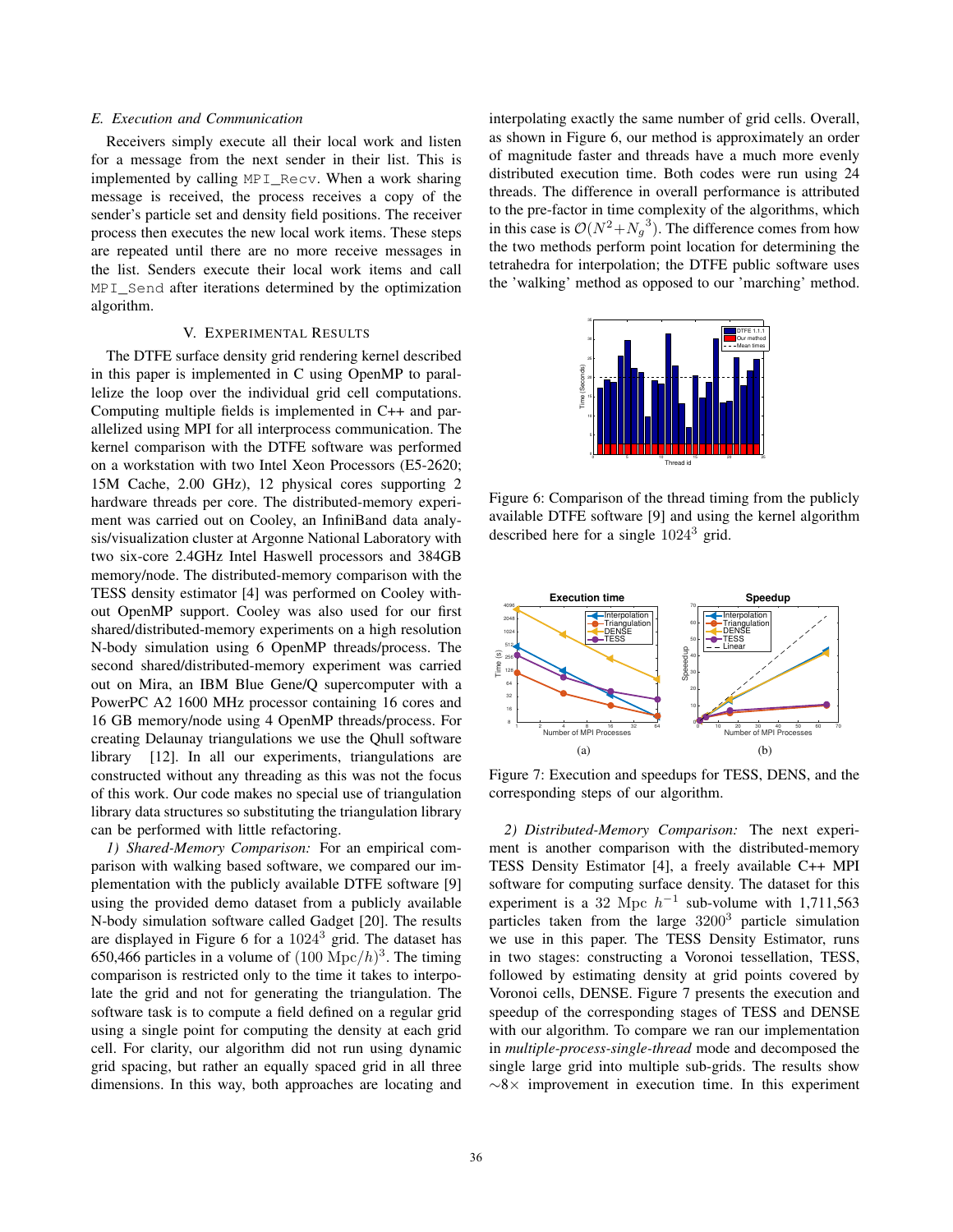we generated a 4096×4096 surface density grid from the entire dataset. Shown in Figure 8 are the outputs from single process runs of the codes.



Figure 8: The  $4096\times4096$  grids generated by our DTFE implementation and TESS/DENSE. We show a ratio map of the fields and the corresponding histogram to understand any bias between the estimators. The ratio map is calculated as  $log_{10}(DTFE/DENSE)$ .

From Figure 8c, we see the density maps produced by the two different methods are mostly in agreement. The small differences are largely attributed to the different interpolation schemes. The bump from Figure 8d is a result of how the two methods differ in dealing with the asymmetric bias – due to particle noise [21] – inherent to inverse volume based density estimators.

*3) Shared/Distributed-Memory with Load Balancing:* Our shared/distributed-memory experiments were performed on N-body simulation datasets generated by HACC (Hardware/Hybrid Accelerated Cosmology Code) [22] [23]. We use two science quality datasets to demonstrate the overall performance and load balancing capability of our method.

The first dataset is a simulation called *Planck* and has 1024<sup>3</sup> particles in a 256 Mpc  $h^{-1}$  volume. We perform two experiments on this dataset where we computed thousands of density fields in different spatial configurations.

*Galaxy-Galaxy Lensing Experiment:* The next set of figures were generated by computing 7,209 density fields centered on the positions of simulated galaxies. Galaxy positions are assigned to the most dense regions in the simulation volume by a model for the galaxy distribution. This configuration of fields is particularly challenging computationally, not only because fields are required in the most highly concentrated particle regions, but also because the decomposition sub-volumes become more imbalanced the more we decompose to achieve higher performance.



Figure 9: Speedup on up to 240 processes showing the overall performance scaling to be near linear until 64 processes, at which point the cost of partitioning and the overhead of modeling and work sharing become apparent. This experiment computes density fields in the most highly concentrated regions of particles.

Figure 9 presents the speedup and timing of our parallel algorithm. To illustrate reasons for the performance drop off at higher number of processes, we include the speedup of all phases. We can see that as the number of processes increases, the partitioning phase is nearly flat, showing we become bound by the IO operation. Similarly the overhead of modeling becomes apparent since it is nearly constant due to each process computing a random test problem calculation. The early improvements are due to estimating the time for fewer local work items, but this flattens as computing the test problem dominates the phase. Figure 10 demonstrates how timing becomes more imbalanced as sub-volumes become smaller due to particles becoming more imbalanced. The problem is two-fold since there are more work items in subvolumes with higher particle concentrations, and the work items themselves are more costly.



Figure 10: Workload imbalance measured by calculating the standard deviation in compute time (unbalanced estimated by model prediction) showing the trend for more imbalance as sub-volumes become smaller. Balanced compute time was obtained from execution wall time.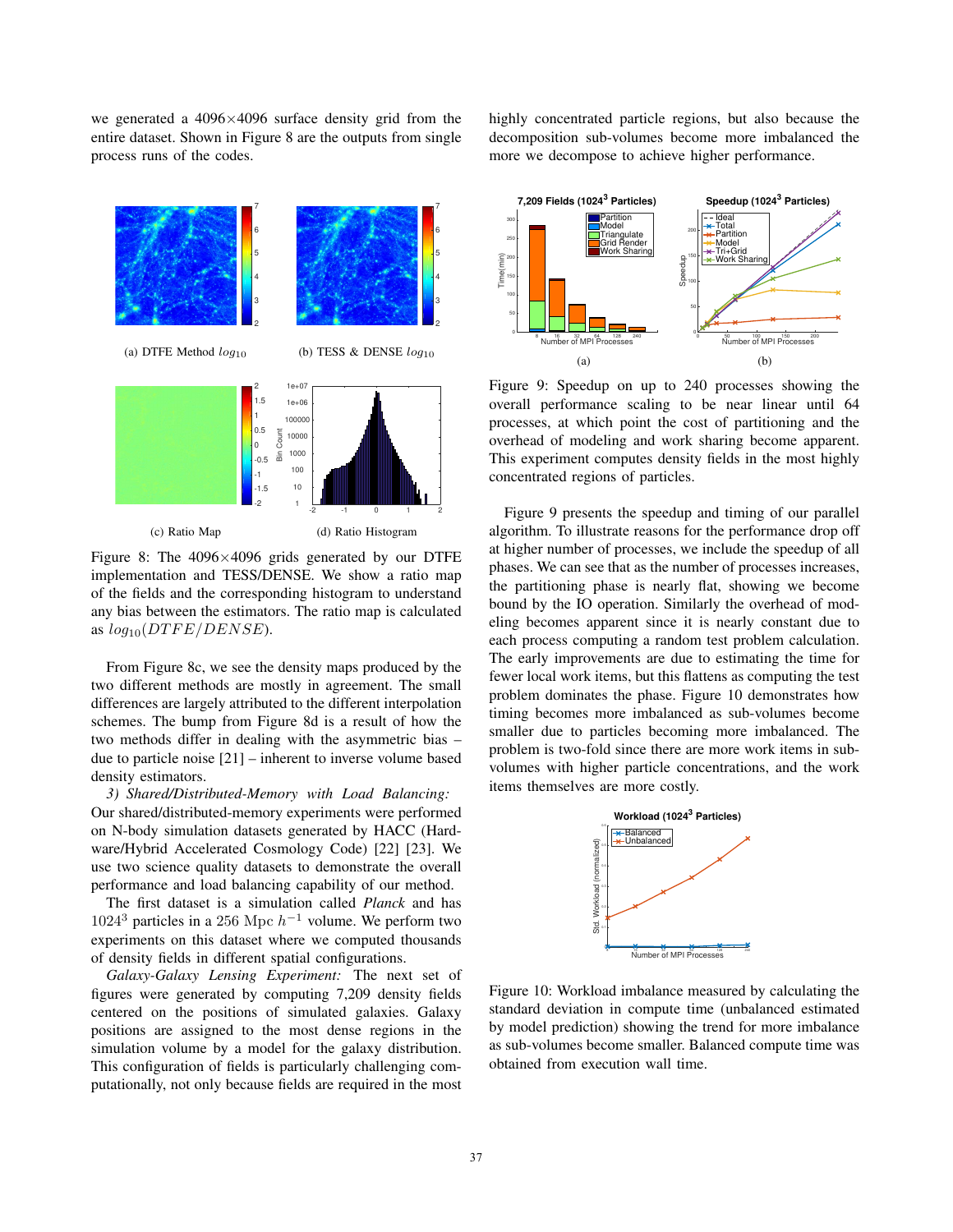*Model Prediction:* We characterize the modeling predictive accuracy in Figure 11 to support our speedup and imbalance claims as shown in Figure 10. The error distributions are symmetric with mean centered near zero.



Figure 11: Histograms of the error made by work prediction models fit with 7,209 test samples compared with actual wall timing from the galaxy-galaxy lensing experiment. Triangulation model  $\mu = 5.0925$  (left) Interpolation model  $\mu = 12.1209$  (right)



Figure 12: Speedup on up to 220 processes showing the overall performance scaling to be near linear with only small deviation. This experiment computes density fields in both high and low regions of particle concentration.

*Multiplane Lensing Experiment:* We repeated the experiment on the same dataset using a different configuration for the density fields. Here we are creating density fields along an observer's entire line of sight in the complete volume. We construct 700 such line-of-sight field configurations for a total of 9,061 density fields. These fields are a mixture of high and low density sub-volumes. Interestingly, we see better overall scalability performance in this experiment. Looking at the work sharing speedup in Figure 12, we conclude that there are more small work items to complete and the variable bin size optimizer can be more efficient, resulting in less waiting time for blocking MPI messages to complete. The explanation is rooted in the observation that more work items were performed while work sharing message sizes remained the same.

*Large Scale Experiment:* The second dataset is a simulation called *MiraU*, a large volume  $(1491Mpc h^{-1})^3$ ,  $3200^2$  ( $\sim$ 32 billion) particle simulation where we computed  $1024 \times 1024$  surface density grids centered on the 233,230 most massive objects found by a density based clustering algorithm. This is similar to the galaxy-galaxy lensing experiment we performed on the *Plank* dataset, but simply at a much larger scale.



Figure 13: Speedup on up to 16,384 processes showing the overall performance scaling to be near linear until 16,384 processes, where a few degenerate point configurations make the model predicted execution time inaccurate. This experiment computes density fields in the most highly concentrated regions of particles.

From Figure 13 we can see that the speedup is near linear until 16,384 processes, then, the computing speedup drops significantly. A closer look indicated that a small number of degenerate point configurations on a few MPI processes made the model predicted execution time inaccurate and delayed sending work to idle processes. This is clearly supported by the corresponding drop in work sharing speedup and points out a drawback to our *a priori* model for work sharing.

#### VI. CONCLUSION

Performing high throughput analysis tasks that involve computing high quality surface density fields in state of the art N-body cosmological simulations poses computational challenges primarily related to load distribution. We address the issue by proposing a fast and accurate grid rendering kernel for the DTFE method that is readily parallelizable and computationally efficient, achieving well balanced multithread performance when compared to existing software packages. We leverage the computational predictability of the kernel to achieve well balanced workloads in our distributed memory framework by accurately modeling computation to determining an *a priori* work sharing schedule. Future work will involve kernel optimizations for emerging hardware such as many-core CPUs and extending the work sharing algorithm to a more general framework.